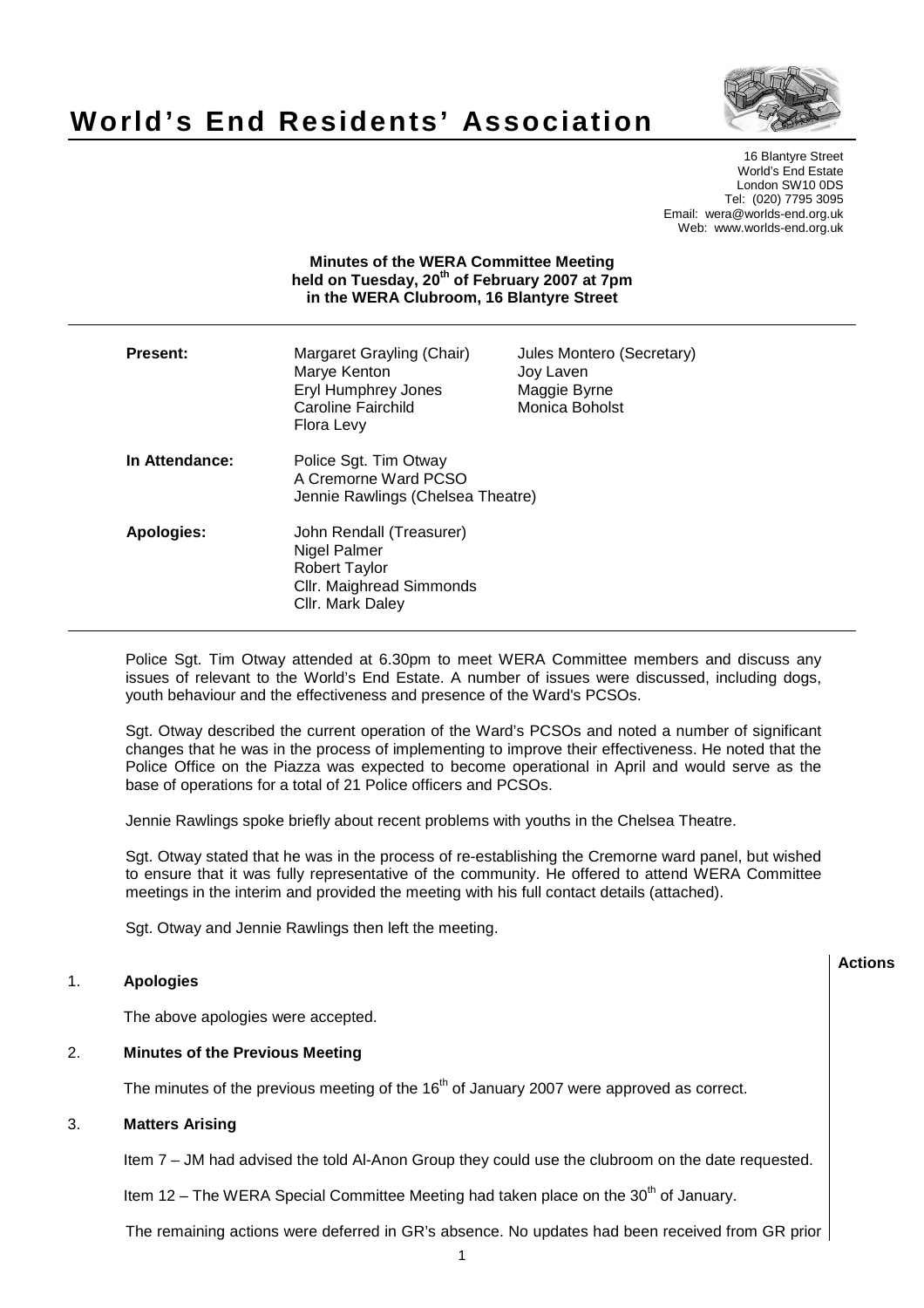to the meeting.

It was noted that the letter to the estate's residents regarding responsible dog ownership had finally been distributed to the estate's residents after an extremely lengthy delay, although it remained to be seen whether the TMO would take any subsequent action to deal with the dog problem on the estate.

#### 4. **Area Housing Manager's Update**

This item was deferred in GR's absence.

## 5. **Housing Stock "Options"**

Copies of a recent newspaper article regarding the possibility of housing stock transfers had been distributed prior to the meeting. Copies of a paper regarding the same issue that had been presented at the last TCC meeting were also distributed. JM noted that the article appeared to be based on the TCC paper and that the preferred option appeared to be to find some way for the Council to transfer the housing stock to an ALMO (i.e. the TMO). It was noted that any transfer should require a stock transfer ballot to take place on each and every estate that was to be transferred.

#### 6. **Major Works**

#### 6.1 Piazza Works

 CF told the meeting that Jane from the Neighbourhood Advice Centre was going to write to RBK&C with regards the severe and negative impact the works were having on the centre's operation and financial viability. She explained that the centre's electricity supply had been cut-off on one occasion and the continuous noise made its day-to-day operations impossible. The letter would also include the comments and complaints of the commercial leaseholders whose businesses had all been badly affected by the works, as well as of many residents who were concerned by the poor lighting, the uneven floor surface and the traffic in to and out of Edith Yard.

 There was general concern about the planning and management of the works and Committee members agreed that WERA would support the letter.

#### 6.2 Communal Re-decorations

It was noted that he lights in the gardens had been installed. The RA had begun to receive a significant number of comments and complaints from residents living around the gardens about the number and sheer brightness of the lights. These had been brought to the attention of Ayo Sobowale (TMO Project Manager) and Chris Lloyd (Pellings consultant). The use of lower wattage bulbs had been proposed but it remained to be seen what corrective actions, if any, would be taken.

## 7. **Redecorating Clubroom**

JL proposed redecorating (painting) the WERA Clubroom. JM estimated that painting the main/front room would require about £80-£100 worth of paint and stated there were sufficient funds in the RA's bank account to do so. There was general agreement. JM. JL and JM would progress the proposal.

#### 8. **Use of WERA Clubroom**

JM had received a request from Grace Okoro for the use of the clubroom to conduct a nutritional advice course during March/April. Grace worked for the Kensington & Chelsea Primary Care Trust and was acting on behalf of the Chelsea Asian Womens Group. The request was approved. JM would inform Grace. JM

#### 9. **Purchases**

JM asked the meeting to approve the purchase of a new toner cartridge for the office printer at a cost of approximately £50. This was agreed.

#### 10. **Meetings Attended**

#### 10.1 Cleaning Review

MK and JM had attended a cleaning review with Abraham Ahmed on the 26<sup>th</sup> of January. A draft of